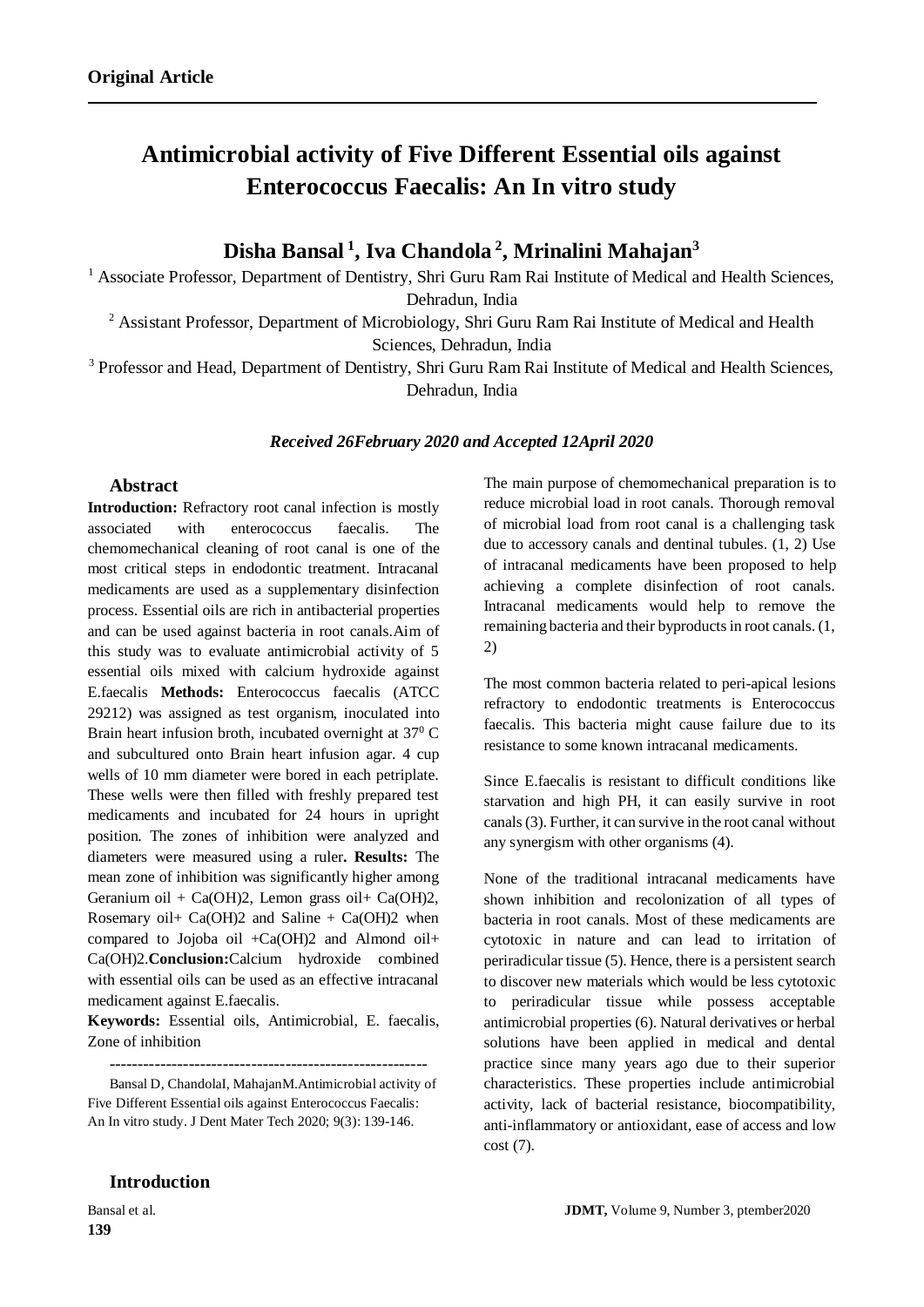The aim of this study was to evaluate in-vitro antibacterial properties of 5 different essential oils mixed with calcium hydroxide on Enterococcus faecalis.

#### **Materials and Methods**

Enterococcus faecalis(ATCC 29212) was assigned as the test organism. *E. faecalis* was inoculated into Brain heart infusion (BHI) broth, incubated overnight at  $37<sup>0</sup>$  C and subcultured onto Brain heart infusion agar. The inoculum of colonies from BHI agar was further plated onto bile esculin agar for confirmation of pure culture of *E. faecalis*, seen as pinpoint black colonies. 4- 5 colonies of this pure culture of Enterococcus faecalis from BHI agar were added to 10 ml sterile distilled water and turbidity was adjusted to 0.5 McFarland opacity standard. Antibacterial efficacy tested on BHI agar, cup well agar diffusion method was used in which 30 ml culture medium was dispensed in respective petridishes which were inoculated with 0.1 ml fresh culture of 0.5 McFarland *E. faecalis*. 4 cup wells of 10 mm diameter were bored in each petriplate. These wells were then filled with the freshly prepared test agent. Each test agent group assayed in 12 replicates.

#### **Results**

Groups descriptions were as below:

Group 1: Jojoba oil (Aruba essentials Brand) + Calcium hydroxide

Group 2: Geranium oil (Aruba essentials) + Calcium hydroxide

Group 3: Lemongrass oil (Aruba essentials) + Calcium hydroxide

Group 4: Almond oil (Aruba essentials) + Calcium hydroxide

Group 5: Rosemary oil (Aruba essentials) + Calcium hydroxide

Group 6: Saline + Calcium hydroxide (Control)

All the inoculated media plates were incubated for 24 hours at 37<sup>0</sup> C under aerobic conditions. Clear zones surrounding each sample indicative of bacterial growth inhibition were measured using a ruler and recorded as diameter of complete growth inhibition.

|                              | Zone of inhibition |                 |            |         |         |           |            |
|------------------------------|--------------------|-----------------|------------|---------|---------|-----------|------------|
|                              | Mean±SD            | 95%<br>Interval | Confidence | Minimum | Maximum | F-value   | p-value    |
| Jojoba<br>oil<br>$+Ca(OH)2$  | $10.00 \pm 0.00$   | 10.00           | 10.00      | 10.00   | 10.00   |           |            |
| Geranium oil<br>$+ Ca(OH)2$  | $25.25 \pm 0.45$   | 24.96           | 25.54      | 25.00   | 26.00   |           |            |
| Lemon grass<br>$oil+Ca(OH)2$ | $26.08 \pm 0.51$   | 25.76           | 26.41      | 25.00   | 27.00   |           |            |
| Almond oil+<br>Ca(OH)2       | $10.00 \pm 0.00$   | 10.00           | 10.00      | 10.00   | 10.00   |           |            |
| Rosemary<br>$oil+Ca(OH)2$    | $28.83 \pm 0.39$   | 28.59           | 29.08      | 28.00   | 29.00   | 6,506.047 | $< 0.001*$ |
| Saline<br>$+$<br>Ca(OH)2     | $22.83 \pm 0.39$   | 22.59           | 23.08      | 22.00   | 23.00   |           |            |

Table I: Comparison of different groups clear zones

One-way ANOVA test \* Significant difference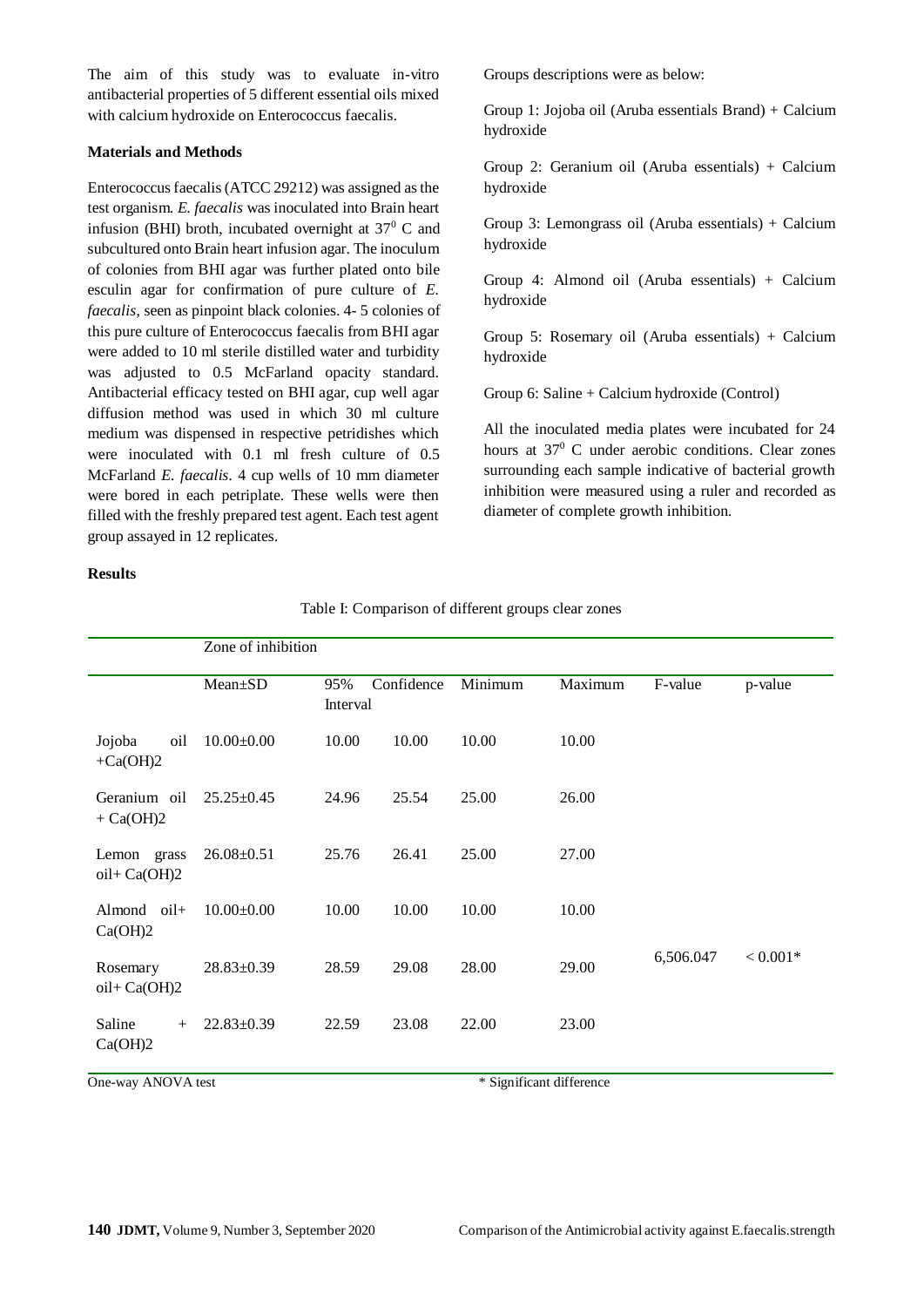The mean zone of inhibition was compared between different groups; Jojoba oil  $+Ca(OH)2$  (Fig. 1), Geranium oil + Ca(OH)2 (Fig. 2), Lemon grass oil+ Ca(OH)2 (Fig. 3), Almond oil+ Ca(OH)2 (Fig. 4), Rosemary oil+ Ca(OH)2 (Fig. 5) and Saline + Ca(OH)2 (Fig. 6) using one-way ANOVA test (Table I) (Graph I).



Figure 1: Zone of inhibition for Jojoba oil +  $Ca(OH)<sub>2</sub>$ 



Figure 3: Zone of inhibition for Lemongrass oil  $+ Ca(OH)_2$ 

There was a significant difference in mean zone of inhibition between Jojoba oil +Ca(OH)2, Geranium oil + Ca(OH)2, Lemon grass oil+ Ca(OH)2, Almond oil+ Ca(OH)2, Rosemary oil+ Ca(OH)2 and Saline + Ca(OH)2.



Figure 2: Zone of inhibition for Geranium oil +  $Ca(OH)_2$ 



Figure 4: Zone of inhibition for Almond oil +  $Ca(OH)_2$ 



Figure 5: Zone of inhibition for Rosemary oil +  $Ca(OH)<sub>2</sub>$ 



Figure 6: Zone of inhibition for Saline +  $Ca(OH)_2$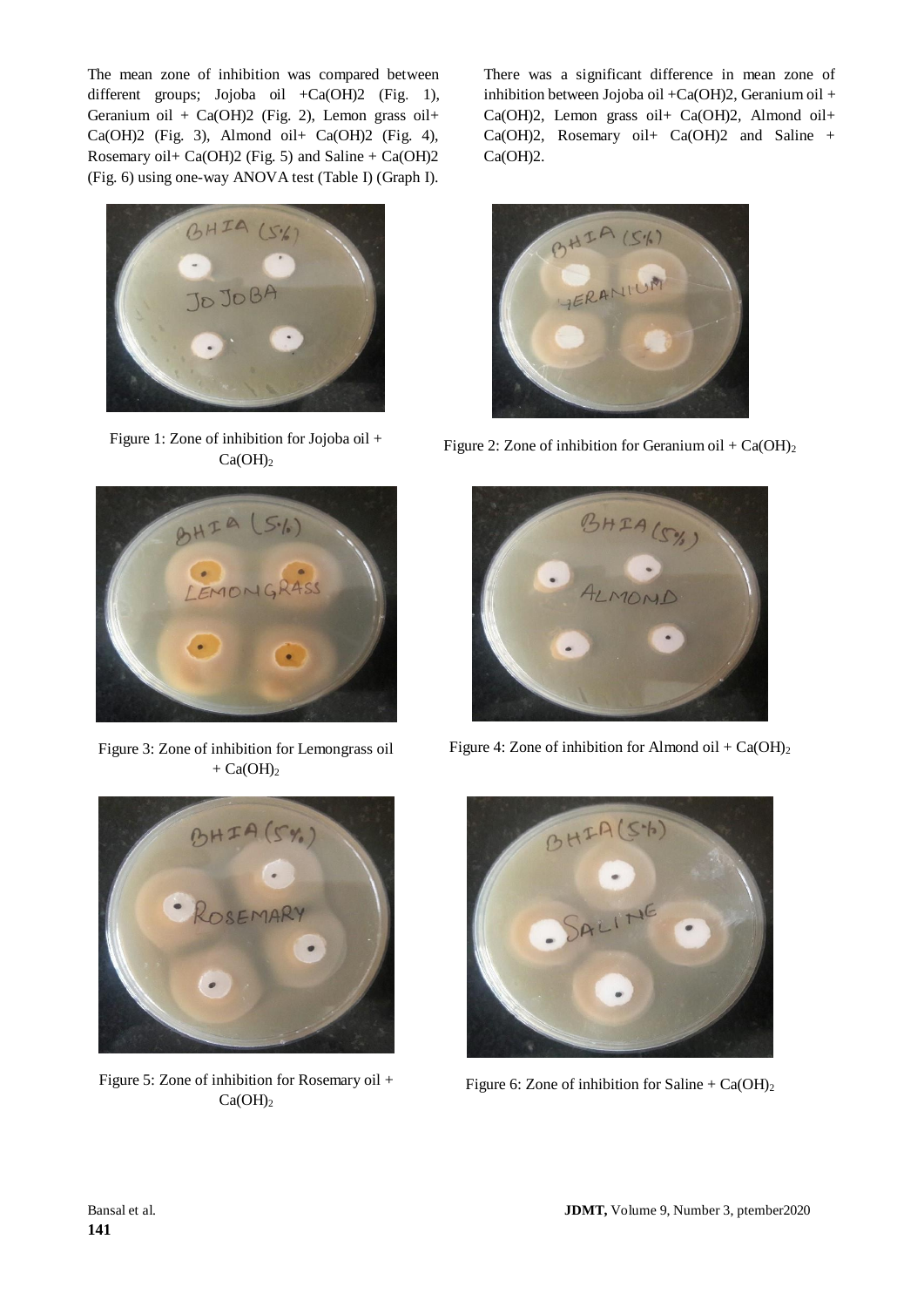

Graph I: Comparison of inhibition zone of test agents.

|                             |                          | Mean difference | p-value    |
|-----------------------------|--------------------------|-----------------|------------|
| Jojoba oil +Ca(OH)2         | Geranium oil + $Ca(OH)2$ | $-15.25$        | $< 0.001*$ |
| Jojoba oil +Ca(OH)2         | Lemon grass oil+ Ca(OH)2 | $-16.08$        | $< 0.001*$ |
| Jojoba oil +Ca(OH)2         | Almond oil+ Ca(OH)2      | 0.00            | 1.000      |
| Jojoba oil + $Ca(OH)2$      | Rosemary oil+ Ca(OH)2    | $-18.83$        | $< 0.001*$ |
| Jojoba oil + $Ca(OH)2$      | $Saline + Ca(OH)2$       | $-12.83$        | $< 0.001*$ |
| Geranium oil + Ca(OH)2      | Lemon grass oil+ Ca(OH)2 | $-0.83$         | $< 0.001*$ |
| Geranium oil + Ca(OH)2      | Almond oil+ Ca(OH)2      | 15.25           | $< 0.001*$ |
| Geranium oil + Ca(OH)2      | Rosemary oil+ Ca(OH)2    | $-3.58$         | $< 0.001*$ |
| Geranium oil + Ca(OH)2      | $Saline + Ca(OH)2$       | 2.42            | $< 0.001*$ |
| Lemon grass oil+ Ca(OH)2    | Almond oil+ Ca(OH)2      | 16.08           | $< 0.001*$ |
| Lemon grass oil + $Ca(OH)2$ | Rosemary oil+ Ca(OH)2    | $-2.75$         | $< 0.001*$ |
| Lemon grass oil+ Ca(OH)2    | $Saline + Ca(OH)2$       | 3.25            | $< 0.001*$ |
| Almond oil+ Ca(OH)2         | Rosemary oil+ Ca(OH)2    | $-18.83$        | $< 0.001*$ |
| Almond oil+ Ca(OH)2         | Saline + $Ca(OH)2$       | $-12.83$        | $< 0.001*$ |
| Rosemary oil+ Ca(OH)2       | $Saline + Ca(OH)2$       | 6.00            | $< 0.001*$ |
|                             |                          |                 |            |

Table II: Comparison of Mean Difference between zones of inhibition

Post-hoc bonferroni test \* Significant difference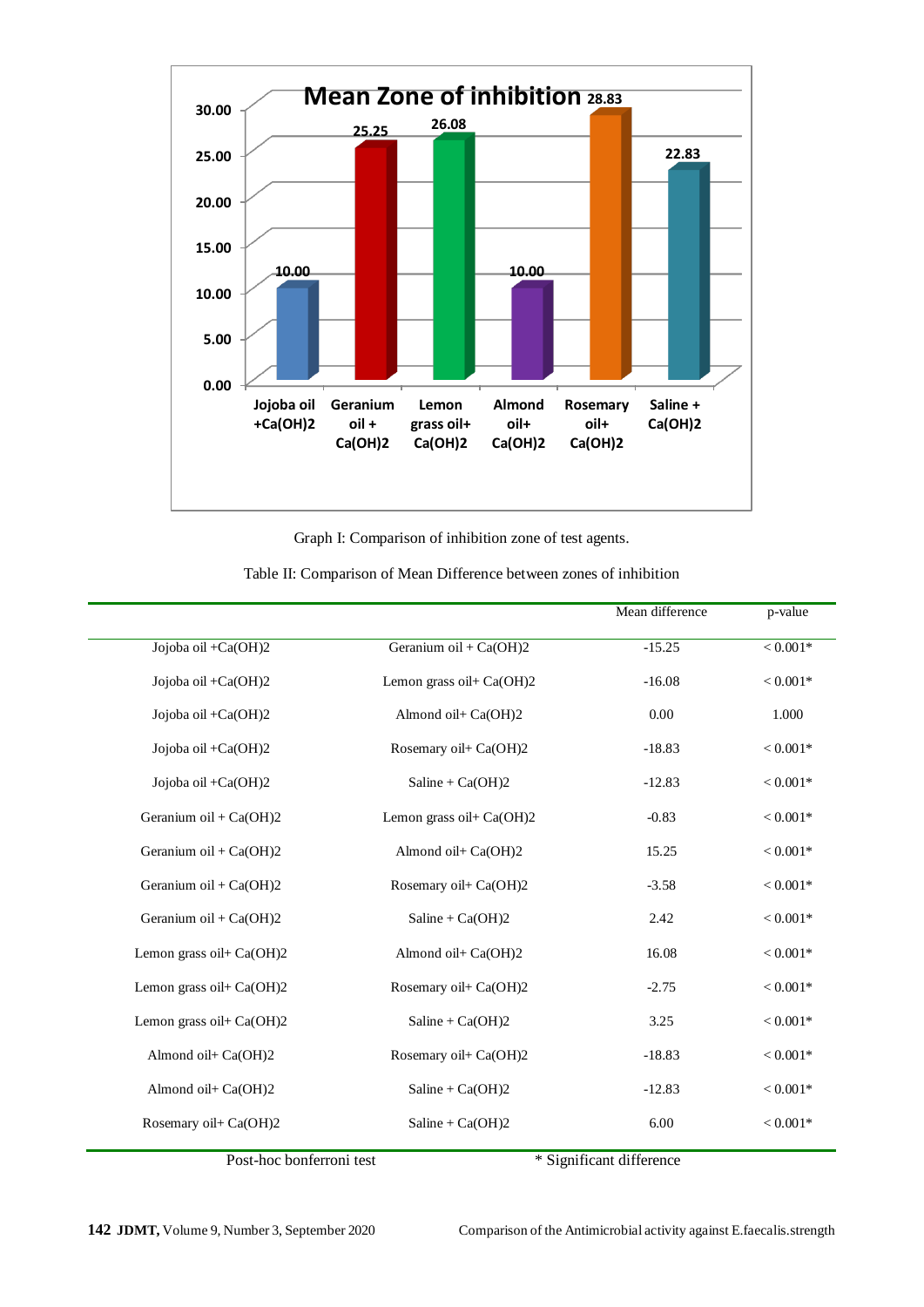The inter-group comparison of mean zone of inhibition was done using the Post-hoc bonferroni test (Table II) (Graph II). The mean zone of inhibition was significantly more among Geranium oil + Ca(OH)2,

Lemon grass oil+ Ca(OH)2, Rosemary oil+ Ca(OH)2 and Saline  $+ Ca(OH)2$  compared to Jojoba oil +Ca(OH)2 and Almond oil+ Ca(OH)2.



Graph II: Intergroup Comparison of Mean Difference between Zones of Inhibition.

#### **Discussion**

The main advantages of herbal and natural alternatives in endodontics are lack of microbial resistance, biocompatibility, ease of access and low cost (8).

A facultative gram positive anaerobe Enterrococcus faecalis is a well-studied cause of endodontic refractory infection (9). As it is the known pathogen which is usually in association with the apical periodontitis in the teeth that is previously endodontically treated. That is why, it is considered as the best organism to study antimicrobial activity of intracanal medicament (10).

Bansal et al. **JDMT,** Volume 9, Number 3, ptember2020 Numerous properties of intracanal medicaments such as antimicrobial action, tooth resorption inhibition, tissue

dissolving ability and formation of hard tissue have already been found and investigated and its usage in dentistry and endodontics has been related to healing of periradicular tissue and some unfavourable reactions (11).

According to World Health Organization (WHO), almost 80% of the population of world is dependent on traditional (herbal) medicine for their healthcare needs at primary level (12).

Plants have been a source of medicinal compounds and always played a major role in maintaining a healthy condition in human beings (13).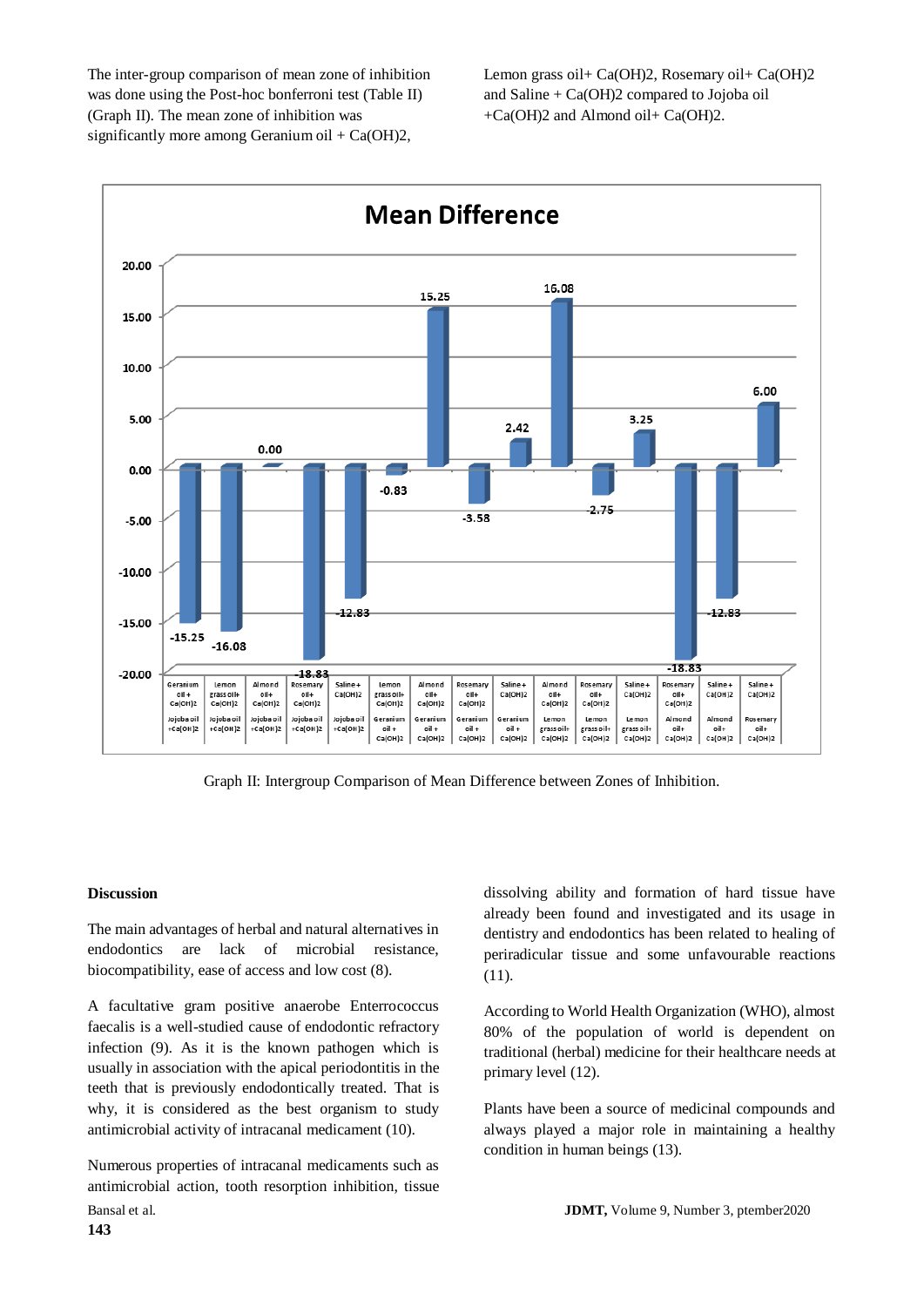The hydrophobicity of essential oils and its components disturb bacterial cell walls making them permeable by partitioning the lipid content of the cell membrane and mitochondria (14). Leakage from the wall of the cell will lead to death of bacteria due to loss of critical molecules and ions (15).

The most common screening method to measure antimicrobial efficacy of Essential oils, medicinal plants and their constituents is Agar gel diffusion test (16).

Folk medicines contain different jojoba plant extracts, Jojoba is also known as a food preservative. Jojoba oil has shown antibacterial action against E.coli, Staphylococcus aureus, Klebsiella pneumonia and Pseudomonas aeruginosa in previous studies (13). In this study, Jojoba oil abort any antibacterial activity against E. faecalis.

Dorian et al showed growth of antibiotic resistant bacteria, were inhibited by essential oil vapors. Various effects were observed depending on duration of exposure and testing environment (17).

The combination of Almond oil  $+$  calcium hydroxide powder and Jojoba oil + calcium hydroxide powder showed lesser activity against the test organism than Calcium hydroxide with saline. This indicates that antimicrobial activity of Almond oil and Jojoba oil with calcium hydroxide did not have a synergistic effect.

Rusenova et al stated that *Cymbopogon citratus*  (lemongrass) has strong antimicrobial activity against C. Albicans (inhibition zone> 20mm) and moderate antimicrobial activity against E.faecalis (inhibition zone12-20mm) (18). This study showed significant activity of lemongrass oil and calcium hydroxide against the test organism.

Previous studies showed that Geranium oil has showed antibacterial action against the strains of Escherichia coli ATCC 25922, Klebsiella pneumoniae ATCC 15380, Pseudomonas aeruginosa ATCC 27853, and Staphylococcus aureus ATCC 25923 (19). Continuing with this line of investigation, antimicrobial activity of geranium oil in addition to calcium hydroxide was studied against E.faecalis.

Previous studies showed an effect of inhibition of geranium essential oil against enterococcal strains of endodontic origin which had developed antibiotic sensitivity and drug resistance (20).This study showed results along with this previous study as Geranium oil in addition to calcium hydroxide showed significant activity against test organisms.

*Rosmarinus officinalis*, L. is known to be rich in compounds of phenol and the properties possessed, are derived from its extracts and the essential oils. These are used in the preservation of food and for the treatment of various diseases (21).

Inhibitory actions of rosemary are the result of rosmarinic acid, rosmaridiphenol, carnosol, epirosmanol, carnosic acid, rosmanol and isorosmanol. These probably act on the cell membrane, cause alteration in genes and nutrition, altering transfer of electrons, leak components of cells and modify formation of fatty acids. As well, it interfere with proteins of membrane leading to loss of function and structure of it(22).This study shows significant antimicrobial action of Rosemary oil and calcium hydroxide in opposition of E.faecalis.

Evaluating antimicrobial action of essential oils in tandem with another strong antimicrobial material like calcium hydroxide could be discussed as limitation of this study. However, standardization of test agent was maintained during the study to overcome this limitation.

# **Conclusion**

Essential oils like Rosemary, Lemongrass and Geranium together with Calcium hydroxide could be possible alternatives to other antimicrobial materials during endodontic treatment.

# **Conflict of Interest**

Authors claim no conflict of interest.

# **Acknowledgment**

There are no acknowledgements.

# **References:**

- 1. Tennert C, Fuhrmann M, Wittmer A, Karygianni L, Altenburger MJ, Pelz K, et al. New bacterial composition in primary and persistent/secondary endodontic infections with respect to clinical and radiographic findings. J.Endod. 2014;40(5):670-677.
- 2. Alturaiki S, Lamphon H, Edrees H, Ahlquist M. Efficacy of 3 different irrigation systems on removal of calcium hydroxide from the root canal: a scanning electron microscopic study. J.Endod. 2015; 41(1):97-101.
- 3. Tong Z, Zhou L, Kuang R, Lv H, Qu T, Ni L. In vitro evaluation of MTAD and nisin in combination against common pathogens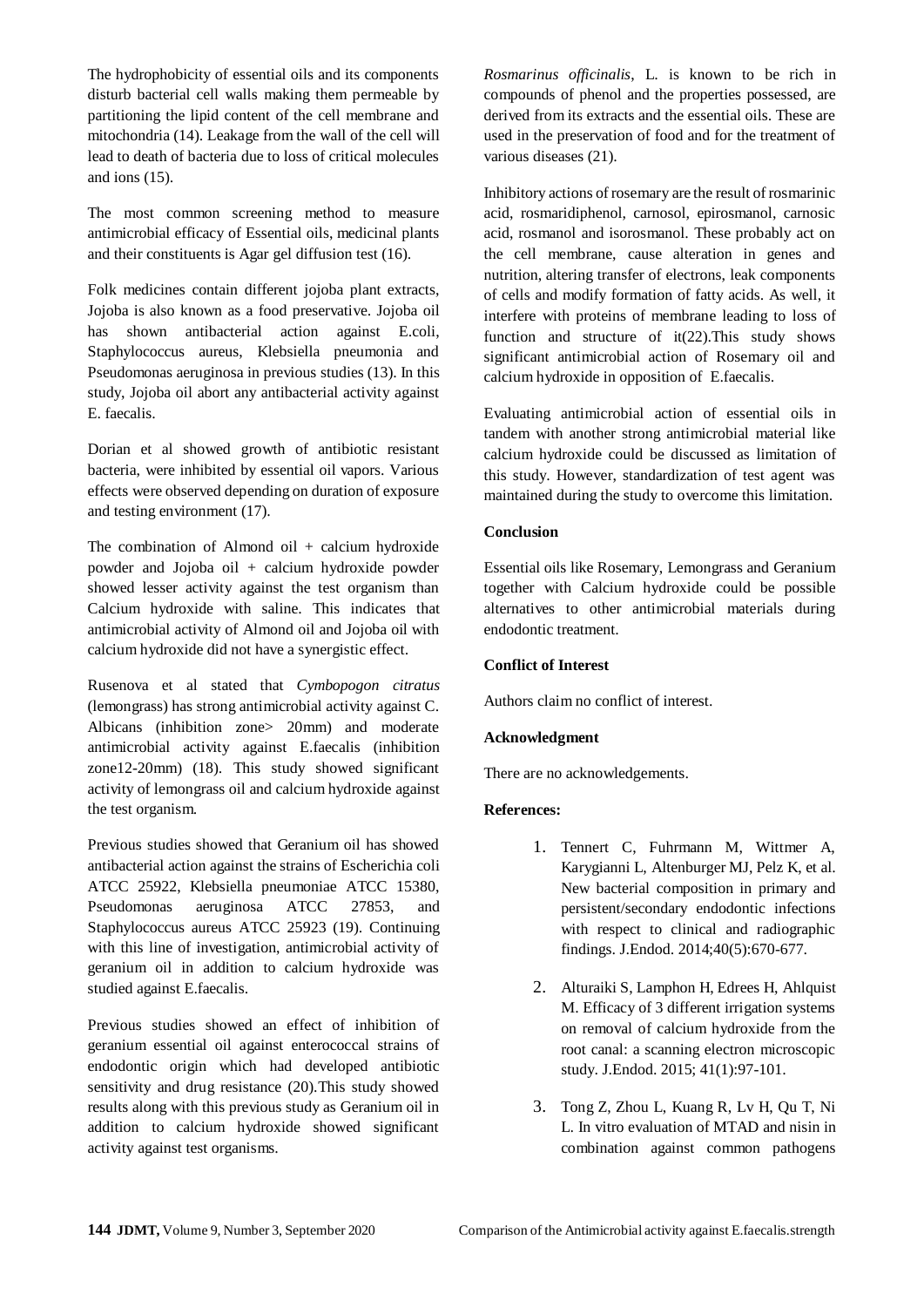associated with root canal infection. J.Endod. 2012; 38(4):490-494.

- 4. Cohen S, Burns RG. Pathways of the pulp. 9th ed. USA: Mosby. 2006, 460.
- 5. Athanassiadis B, Abbott PV, Walsh LJ. The use of calcium hydroxide, antibiotics and biocides as antimicrobial medicaments in endodontics. Aust Dent J. 2007;52(1 Suppl):S64-82.
- 6. Kamat Sharad, Rajeev K, Prahlad Saraf. Role of herbs in endodontics: An update. Endodontology. 2011;(23)1:98-102.
- 7. Palombo EA. Traditional Medicinal Plant Extracts and Natural Products with Activity against Oral Bacteria: Potential Application in the Prevention and Treatment of Oral Diseases. Evi.based comp. and alte. Med.: eCAM. 2011;2011(special):1-15.
- 8. Pujar M, Makandar SD. Herbal usage in endodontics a review. Int JContemp. Dent. 2011;2(1):34-37.
- 9. Gomes BP, Ferraz CC, Vianna ME, Berber VB, Teixeira FB, Souza- Filho FJ. In vitroantimicrobial activity of several concentrations of sodium hypochlorite and chlorhexidine gluconate in the elimination of Enterococcus faecalis. Int Endod J. 2001;34(6):424-428.
- 10. Siqueira JF Jr, Machado AG, Silveira RM, Lopes HP, de Uzeda M. Evaluation of the effectiveness of sodium hypochlorite used with three irrigation methods in the elimination of Enterococcus faecalis from the root canal, *in vitro*. Int Endod J. 1997;30(4):279-282.
- 11. Hasselgren G, Olsson B, Cvek M. Effects of calcium hydroxide and sodium hypochlorite on the dissolution of necrotic porcine muscle tissue. J Endod. 1988;14(3):125–127.
- 12. Azaizeh H, Fulder S, Khalil K, Said O. Ethnomedicinal knowledge of local Arab practitioners in the Middle East Region. Fitoterapia. 2003;74(1-2): 98-108.
- 13. Umaiyal MP, Gayathri R, Vishnupriya V, Geetha RV.Anti-Microbial Activity of Jojoba Oil against Selected Microbes: An

Invitro Study. J. Pharm. Sci. & Res. 2016;8(6):528-529.

- 14. Sikkema J, De Bont JAM, Poolman B. Interactions of cyclic hydrocarbons with biological membranes. J Biol Chem. 1994;269(11):8022-8028.
- 15. Denyer SP, Hugo WB. Biocide-induced damage to the bacterial cytoplasmic membrane. Mechanisms of Action of Chemical Biocides. Technical Series. 1991;27:171-188.
- 16. Kumarpanda S. Screening Methods In The Study Of Antimicrobial Properties Of Medicinal Plants. IJBTR. 2012;2(1):1-35.
- 17. Doran AL, Morden WE, Dunn K, Edwards‐ Jones V. Vapour-phase activities of essential oils against antibiotic sensitive and resistant bacteria including MRSA. Lett. Appl. Microbiol. 2009; 48(4): 387–392.
- 18. Rusenova N, Parvanov P. Antimicrobial Activities of Twelve Essential Oils Against Microorganisms of Veterinary Importance. Trakia Journal of Sciences. 2009;7(1): 37- 43.
- 19. Prabuseenivasan S, Jayakumar M, Ignacimuthu S. In vitro antibacterial activity of some plant essential oils. BMC Complement. Altern. Med. 2006;6(1):39.
- 20. Łysakowska ME, Sienkiewicz M, Banaszek K, Sokołowski J. The Sensitivity of Endodontic Enterococcus spp.Strains to Geranium Essential Oil. Molecules. 2015;20(12):22881–22889.
- 21. Olmedo RH, Nepote V, Grosso NR. Preservation of sensory and chemical properties in flavoured cheese prepared with cream cheese base using oregano and rosemary essential oils. LWT-Food Sci. Technol. 2013;53(2):409–417.
- 22. Fung DY, Taylor SU, Kahan J. Effect of butylated hydroxyanisole (BHA) and buthylated hydroxytoluebe (BHT) on growth and aflatoxin production of *Aspergillus flavus*. J. Food Saf. 1977; 1(1):39-51.